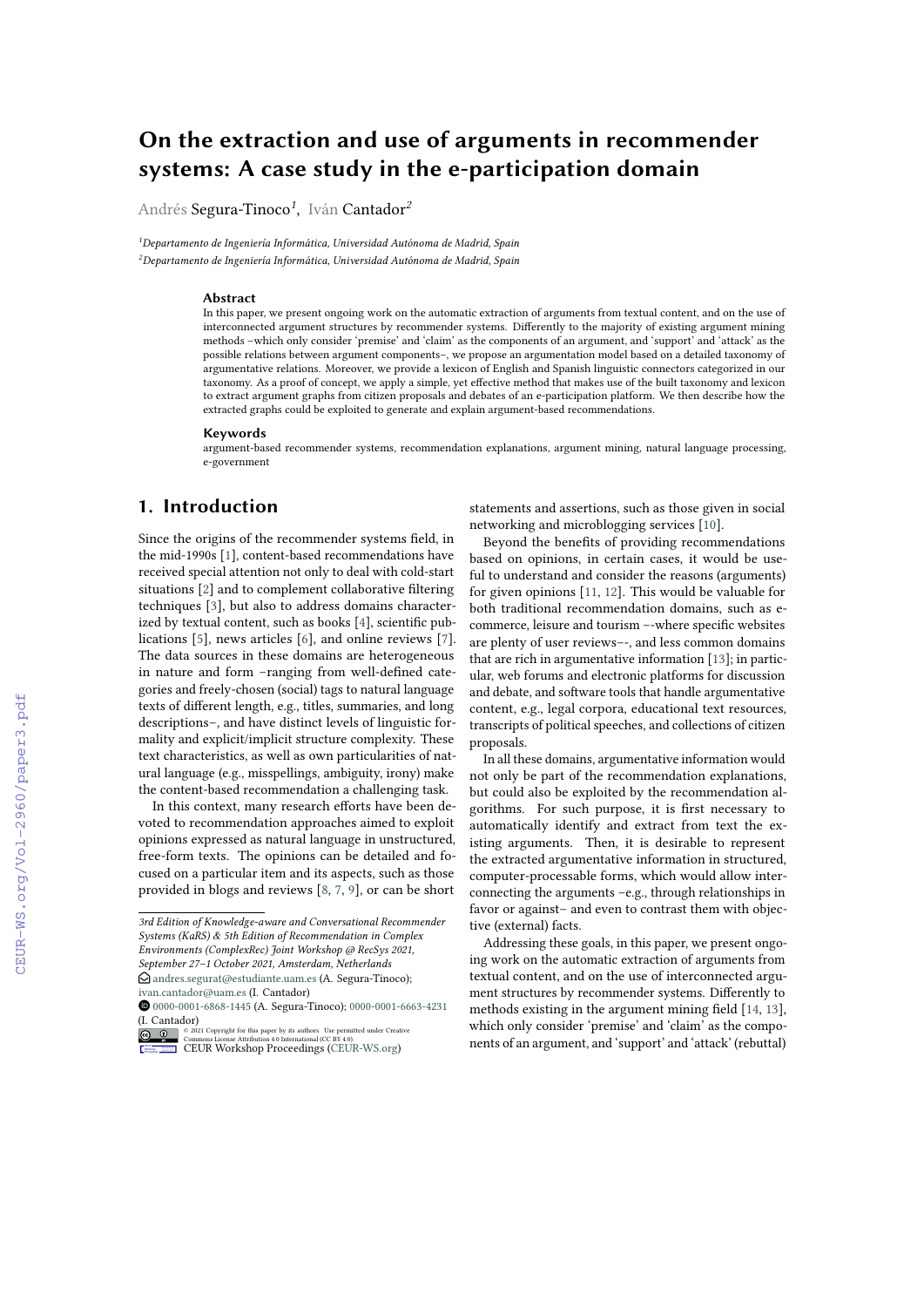as the possible relations between argument components, we propose an argumentation model based on a detailed taxonomy of argumentative relations. The taxonomy is then populated with a lexicon of linguistic connectors for both English and Spanish, and is preliminary exploited by simple, yet effective argument extraction and argumentbased recommendation methods. As a proof of concept, we report some results on generated arguments, recommendations, and recommendation explanations for the e-participation domain, in which graphs of arguments exist around citizen proposals and debates.

# **2. Related work**

In this section, we describe some representative works of the topics addressed in our research. Specifically, we survey recommender systems targeting the e-participation domain (section [2.1\)](#page-1-0) and exploiting argumentative information (section [2.2\)](#page-1-1), and we provide major references on argument mining (section [2.3\)](#page-2-0).

### <span id="page-1-0"></span>**2.1. Recommender systems in e-participation**

As explained in [\[15\]](#page-8-0), recommendation solutions are of increasing interest and application for numerous problems, tasks and challenges of (smart) cities. In the paper, the authors survey the academic literature on recommender systems for the principal six dimensions of smart cities, namely economy, environment, mobility, governance, living and people.

With respect to the governance dimension, recommender systems have been mainly proposed to facilitate the access to government information and increase efficiency in municipal management –e.g., by providing personalized suggestions of electronic government notifications and services [\[16,](#page-9-0) [17,](#page-9-1) [18,](#page-9-2) [19,](#page-9-3) [20,](#page-9-4) [21\]](#page-9-5)–, and to provide government transparency and accountability, and promote citizens' participation and inclusion in public decision making –e.g., by assisting voters through the presentation of candidates with similar political views [\[22,](#page-9-6) [23\]](#page-9-7).

In [\[24\]](#page-9-8), the authors discuss recommender systems for egovernance, differentiating nine use cases in governmentto-citizen (G2C), government-to-business (G2B), and government-to-government (G2G) e-services. From them, we focus on the G2C case where users are assisted in finding relevant citizen proposals and debates generated in e-participation tools. In this case, among other applications, recommender systems have been used as information filtering mechanisms for e-participatory budgeting (ePB) platforms [\[25,](#page-9-9) [26\]](#page-9-10), where citizens propose and debate online a large number (hundreds or even thousands) of ideas, initiatives and projects aimed to address municipal issues.

The latter works present implementations and evaluations of classic content-based, collaborative filtering and hybrid recommendation methods that exploit a variety of user-generated content, such as social tags and votes, as well as item (citizen proposal) metadata based on categories, topics, and geographic locations. Differently to these works, in this paper, we advocate for recommender systems that dig into the semantics underlying the texts of the citizens' proposals and comments. Hence, we aim to investigate recommendation approaches that exploit the arguments provided by citizens, in favour or against the created proposals.

## <span id="page-1-1"></span>**2.2. Argument-based recommender systems**

Surveying the academic literature on argument-based recommender systems, two main groups of researches can be identified. The first group refers to recommendation methods that are based on Defeasible Logic Programming (DeLP) [\[27\]](#page-9-11). DeLP is a computational reasoning framework that consists of an argumentation engine operating over a knowledge base expressed in a logic programming language, which accepts encoded facts, and strict and defeasible rules (constraints). In the context of recommender systems, DeLP allows defining as rules user tastes and interests, item features and relations, and contextual conditions [\[28,](#page-9-12) [29,](#page-9-13) [30\]](#page-9-14). Hence, the engine reasons over a set of defined rules in order to infer potential preferences of users for certain items, that is, to provide lists of item recommendations in an argumentative fashion. Presenting the set of rules applied (satisfied) in such process, DeLP enables the explanation of generated recommendations. It, however, requires building the argument knowledge base, which to date has been done manually [\[31\]](#page-9-15) or has been limited to simple, automatic transformations of relational databases [\[32\]](#page-9-16).

The second group is composed of approaches aimed to provide argumentative explanations of recommendations, regardless the filtering algorithm used. In this case, arguments mainly represent relationships between user preferences and item attributes. In [\[33\]](#page-9-17), the authors propose a framework where different types of justification (e.g., ethical, aesthetic) are given for generated recommendations depending on the users's preferences and according to manually defined rules. In [\[11\]](#page-8-1), the authors address the task of predicting the usefulness of review fragments according to their argumentative content. The estimated usefulness is used to rank the reviews associated to recommended items. Also focusing on user reviews, in [\[34\]](#page-9-18), the authors propose to identify aspects important for the target user through an attention neural network model, extract and summarize relevant arguments (opinions) about such aspects, and present the arguments as textual explanations of personalized rec-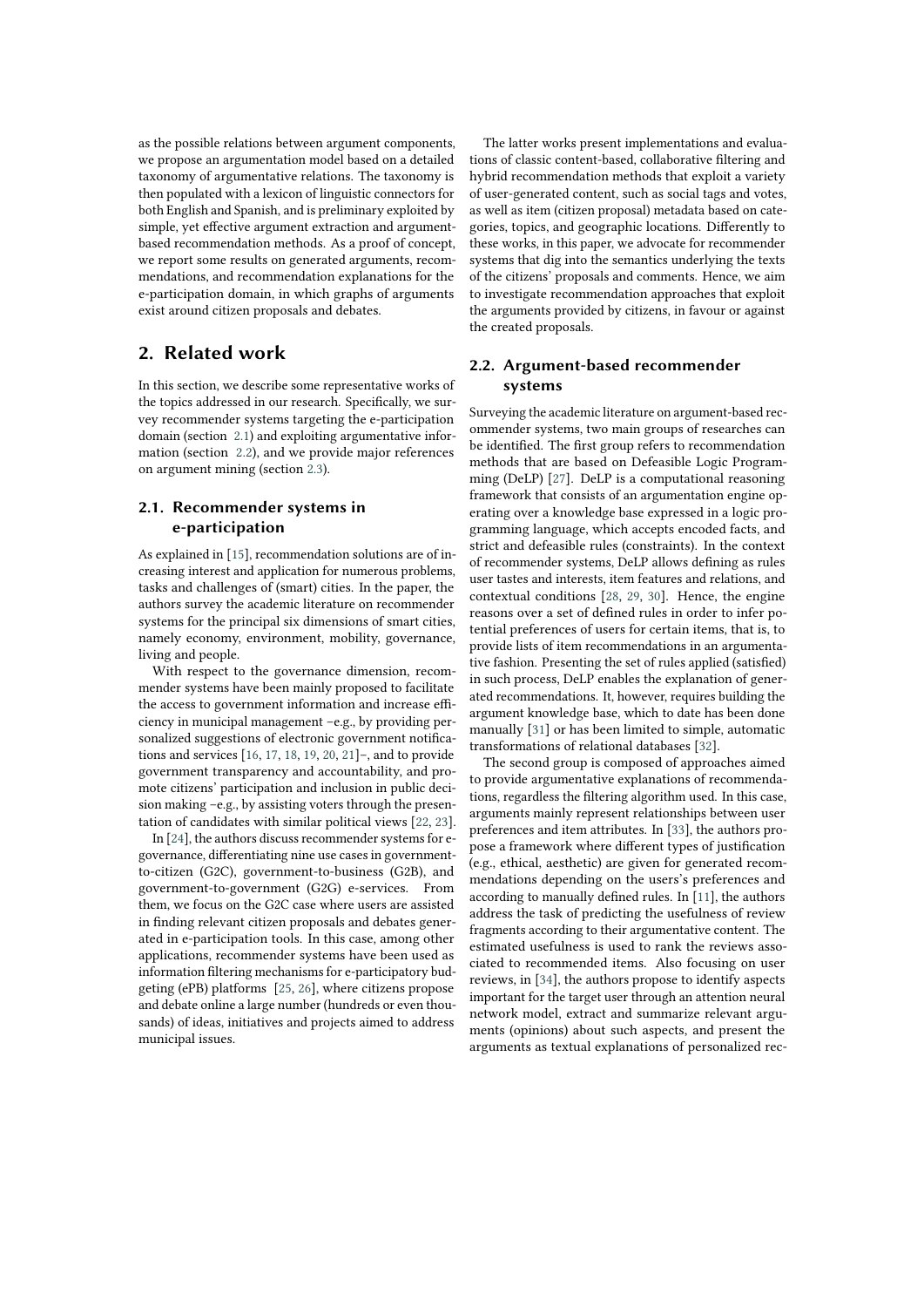ommendations. A related approach is followed in [\[35\]](#page-9-19), where the authors propose a method that generates explanations in an argumentative manner by presenting an incremental selection of positive and negative statements that support or contradict recommended items and their aspects, according to opinions expressed in user reviews. Lastly, without taking user reviews into account, in [\[36\]](#page-9-20), the authors exploit Linked Open Data to extract descriptive properties about items, and use the extracted properties to feed graph-based explanations of recommended items. These explanations are generated through argumentative, natural language templates.

For both groups, to the best of our knowledge, and differently to our proposal, published argument-based recommender systems do not make use of argument mining methods and resources to automatically extract argumentative information from textual content, and exploit such information during the item filtering process.

### <span id="page-2-0"></span>**2.3. Argument mining**

Emerged from the confluence of the Computational Linguistics (CL) and Natural Language Processing (NLP) areas, Argument Mining (AM) [\[13\]](#page-8-2) is a relatively young field that dates back to the late 2000s. In [\[37\]](#page-9-21), it was formulated with the general aim of automatically extracting structured, argumentative information from text.

This research challenge has been commonly modeled as a pipeline of three (consecutive) tasks: *argument detection* [\[38,](#page-9-22) [39,](#page-10-0) [40\]](#page-10-1), *argument component identification* [\[41,](#page-10-2) [42,](#page-10-3) [43\]](#page-10-4), and *argument relation recognition* [\[40\]](#page-10-1). Argument detection refers to the segmentation of a text into argumentative and non-argumentative units. Argument component identification refers to the classification of argumentative units according to their role within the underlying arguments: 'premise' or 'conclusion', in general. Lastly, argument relation recognition refers to the classification of the semantic relationships between pairs of argument fragments, such as 'supporting' and 'attacking.'

To date, these tasks have been mostly addressed separately through machine learning methods [\[39,](#page-10-0) [42\]](#page-10-3), but recently, they have been jointly treated as sequence labelling tasks of NLP, addressed by specialized neural network models [\[44\]](#page-10-5). In both cases, the desired, final outcome of the AM process is a tree or graph structure that semantically interconnects the arguments existing in an input text.

Additionally to algorithmic solutions, significant advances have been made on the development of linguistic resources. On the one hand, there are a number of corpora annotated with structured argument information from different sources –such as persuasive essays, online debates, and news media items (cf. [\[13\]](#page-8-2) for a detailed survey)–, which can be used to build and evaluate AM approaches. On the other hand, a variety of tools are available for different purposes, such as argumentative modeling (e.g., Agora,<sup>[1](#page-2-1)</sup> Argunet,<sup>[2](#page-2-2)</sup> DebateGraph<sup>[3](#page-2-3)</sup> and Ra-tionale Online<sup>[4](#page-2-4)</sup>), and argument-based text annotation (e.g., Araucaria<sup>[5](#page-2-5)</sup> and OVA<sup>[6](#page-2-6)</sup>).

In this paper, we i) preliminary experiment with a simple, yet effective syntactic pattern-based method to argument extraction (addressing the three main AM tasks explained above), and ii) provide new resources for the AM community; specifically, a detailed argument relation taxonomy that goes beyond the *premise-claim* and *support-attack* models, and a lexicon of English and Spanish linguistic connectors associated to the taxonomy categories.

# **3. Case study**

In this section, we introduce *Decide Madrid*, [7](#page-2-7) an eparticipation platform for which we have preliminary tested our argument mining and argument-based recommendation methods.

Among other citizen participation methods, Decide Madrid is an online website used by the Madrid City Council for its annual participatory budgets. Since September 2015, every year, city residents are allowed to freely upload, comment and vote for proposals aimed to address city problems and initiatives. A citizen proposal is composed of the following data: title, description, author, date, tags, multimedia elements (i.e., pictures, photos, videos, maps), comment threads, and supports (votes).

Those proposals that receive a minimum number of supports (around 22,000) are analyzed by experts in order to check their feasibility. At the end of each yearly proposing period, the accepted, feasible proposals (around 300) receive funding and are implemented. Accessible as Open Data, <sup>[8](#page-2-8)</sup> every year, around 4,000 proposals are created by city residents with the aim of receiving enough citizens' supports and consequently the government's approval.

The large number of proposals, which also occurs in e-participatory budgeting processes of other big cities worldwide, has motivated the investigation of recommender systems to assist on the exploration of proposals [\[24,](#page-9-8) [26\]](#page-9-10). Published recommenders have exploited content-based (e.g., topics, categories) and collaborative (e.g., supports/votes) data of the proposals. However,

<span id="page-2-1"></span><sup>1</sup><http://agora.gatech.edu>

<span id="page-2-2"></span><sup>2</sup><https://sourceforge.net/projects/argunet>

<span id="page-2-3"></span><sup>3</sup><https://debategraph.org>

<span id="page-2-4"></span><sup>4</sup><https://www.rationaleonline.com>

<span id="page-2-5"></span><sup>5</sup><http://staff.computing.dundee.ac.uk/creed/araucaria>

<span id="page-2-7"></span><span id="page-2-6"></span><sup>6</sup><http://ova.arg-tech.org>  $7$ <https://decide.madrid.es>

<span id="page-2-8"></span>

<sup>8</sup><https://datos.madrid.es>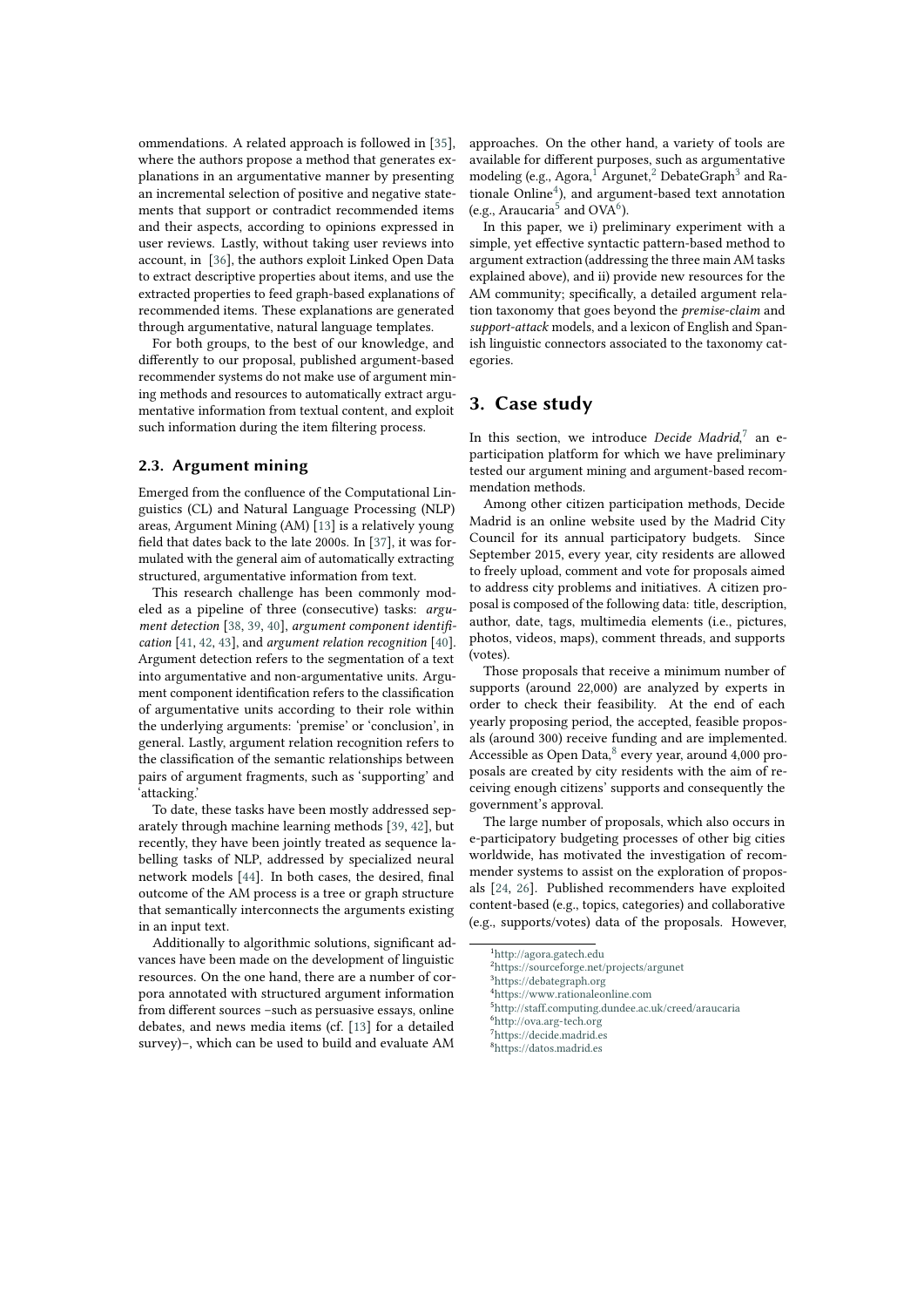they have not considered the textual content of the proposals' descriptions and comments. In the ongoing work presented in this paper, by contrast, we advocate for the use of such content, in particular, its underlying argumentative information.

# **4. Argument mining framework**

In this section, we present our framework to automatically identify arguments in textual content, split them into *premise* and *claim* components, and categorize the relation between such components. The framework is built upon a well known argument model (section [4.1\)](#page-3-0) and novel argument relation taxonomy and lexicon (section [4.2\)](#page-3-1). It is preliminary implemented through an argument extraction method based on simple syntactic rules (section [4.3\)](#page-4-0).

#### <span id="page-3-0"></span>**4.1. Argument model**

The academic literature on argumentation and discourse is extensive and multidisciplinary. In fact, the understanding and modeling of arguments are topics of human concern and thought in philosophy since the Ancient Greece [\[14\]](#page-8-3).

The Toulmin's model [\[45\]](#page-10-6) is one of the most popular argument models. It structures an argument into six components: the *claim* (i.e., the conclusion of the argument), the *ground* (i.e., the premise, foundation or basis for the claim), the *warrant* (i.e., the reasoning that legitimizes the claim by showing the relevance of the ground), the *backing* (i.e., the support for the warrant), the *qualifier* (i.e., the degree of certainty of the claim), and the *rebuttal* (i.e., an exception that may apply to the claim).

In CL in general and in AM in particular, however, the majority of existing computational methods and tools to design, extract and share arguments follow simpler argument models [\[13\]](#page-8-2). Specifically, most of them only consider *premises* and *claims* as argumentative units, and *support* and *attack* (*rebuttal*) as argument relations.

Our argument model extends this basic representation as follows. First, as done in some works [\[13\]](#page-8-2), in addition to *premises* and *claims*, we also consider *major claims* as fundamental argument units. They refer to the principal, resultant parts of argumentative chains within a discourse. Hence, other claims (and premises) relate or depend on major claims. Second, instead of narrowing the scope to *support* and *attack* relations, we take more fine-grained relation types into account, e.g., by distinguishing whether an *attack* really represents an *opposition* or, on the contrary, it suggests an *alternative*, a *comparison* or a *concession* for an argument. The considered argument relation types form a taxonomy, as explained next.

### <span id="page-3-1"></span>**4.2. Argument relation taxonomy and lexicon**

As introduced in the previous section, the argument model that we propose to follow aims to consider a variety of relations that go beyond the *support-attack* schema. Surveying the academic literature, we find studies that have have presented distinct types of relations, and have compiled sets of linguistic connectors (or indicators) associated to such types.

For instance, in [\[46\]](#page-10-7), the authors provide an exhaustive corpus of relational phrases, categorized in a taxonomy based on discourse functions: expressing sequences (e.g., *to start with*, *then*, *in addition*), situating an event in time (e.g., *before*, *while*, *after*) and space (e.g., *where*, *wherever*), providing causal or purpose relations (e.g., *so*, *in case*, *therefore*), giving similarities (e.g., *also*, *likewise*, *correspondingly*), showing contrast and choice (e.g., *by contrast*, *although*, *whereas*), and clarifying statements (e.g., *that is*, *for example*, *to sum up*). In [\[40\]](#page-10-1), the authors describe a number of rhetorical relations related to argumentative explanation, given examples of sentences and connectors for each relation. More specifically, they consider the following relations: justification, reformulation, elaboration by illustration (or enumeration), elaboration by precision, elaboration via comparison, elaboration via consequence, contrast, and concession. Lastly, in [\[47\]](#page-10-8), the authors consider a total of 115 lexical indicators categorized as 'forward' (e.g., *as a result*, *because*, *thus*), 'backward' (e.g., *additionally*, *besides*, *moreover*), 'thesis' (e.g., *all in all*, *finally*, *in conclusion*), and 'rebuttal' (e.g., *but*, *however*, *though*) indicators. Regardless these taxonomies, one can find works (e.g., [\[42,](#page-10-3) [48,](#page-10-9) [49\]](#page-10-10)) that also provide lists of connectors used as features of machine learning models for AM tasks.

Carefully revising and jointly considering all these references, we have developed a two-level taxonomy of argument relations, and have gathered a relatively large set of linguistic connectors classified with the taxonomy. The taxonomy and the set of connectors, referred as an 'argument relation lexicon,' are made accessible online<sup>[9](#page-3-2)</sup> in English and Spanish.

Table [1](#page-5-0) shows the categories and subcategories of the proposed taxonomy, with their primary intents (i.e., *support*, *attack*, *qualifier*), and gives some examples of English and Spanish connectors of each (sub)category.

As it can be seen, our taxonomy includes the following types of argument (component) relations:

• *Cause*. This relation links an argument that reflects the *reason* or *condition* for another argument.

<span id="page-3-2"></span><sup>9</sup>Developed taxonomy and lexicon, [https://github.com/](https://github.com/argrecsys/connectors) [argrecsys/connectors](https://github.com/argrecsys/connectors)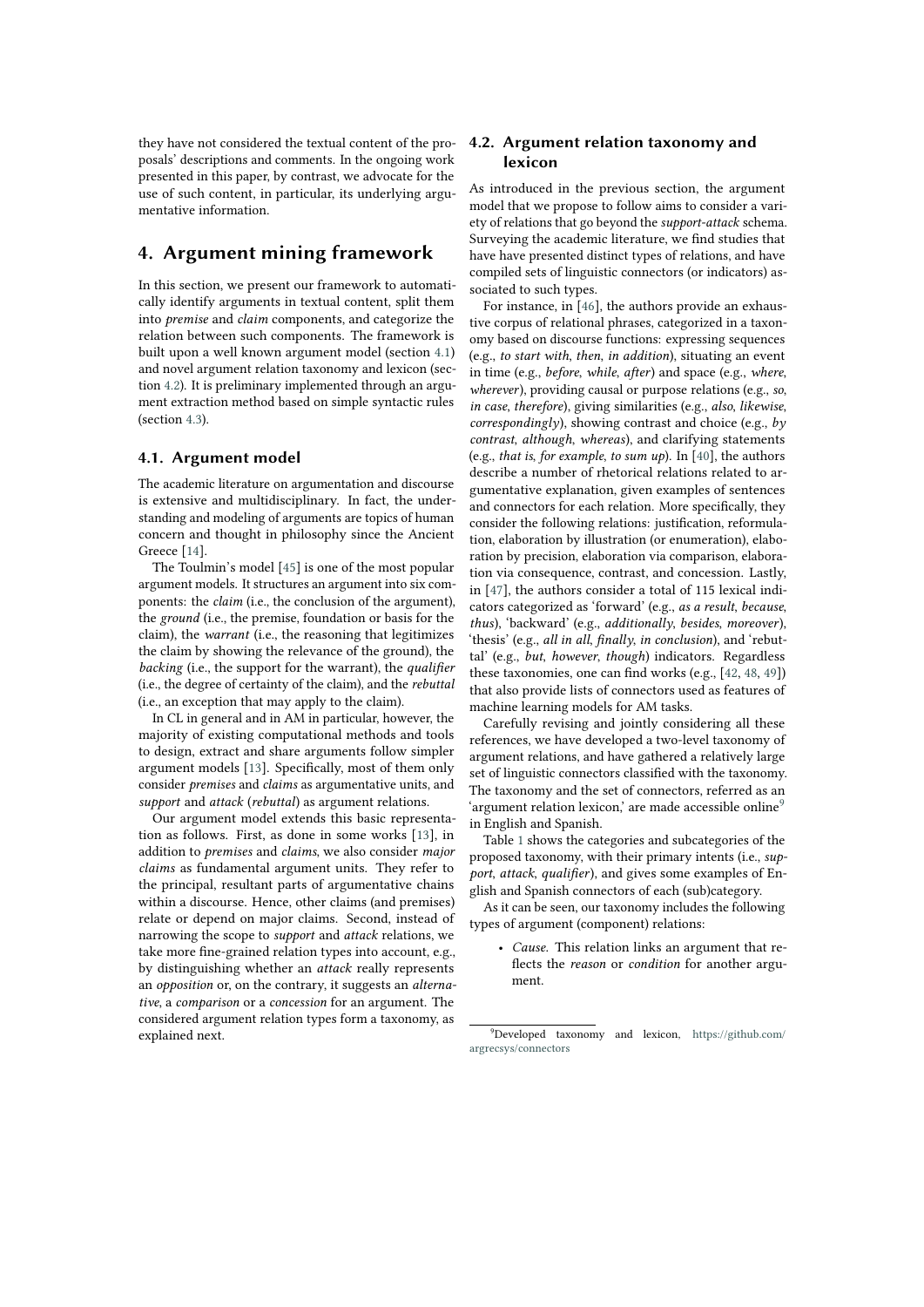- *Clarification*. This relation introduces a *conclusion*, *exemplification*, *restatement* or *summary* of an argument.
- *Consequence*. This relation evidences an *explanation*, *goal* or *result* of a previous argument.
- *Contrast*. This relation links attacking arguments, distinguishing between several types of attack: giving *alternatives*, doing *comparisons*, making *concessions*, and providing *oppositions*.
- *Elaboration*. This relation introduces an argument that provides details about another one. The details can entail *addition*, *precision* or *similarity* issues about the target argument.

The lexicon is composed of 248 English connectors and 384 Spanish connectors. As shown in the table, the English connectors are evenly distributed into the taxonomy categories (with an average of 44.5 connectors per category), except the *contrast* category, which is the only one with (70) connectors whose primary intent is 'attack.'

#### <span id="page-4-0"></span>**4.3. Argument extraction method**

This method is a simple heuristic approach that aims to automatically identify and extract arguments from textual content using basic syntactic patterns. It performs in a simple but effective way the three basic tasks of argument mining, namely: *argument detection* (from citizen proposals), argument component identification (i.e., claims and premises linked through a connector), and *argument relation recognition* using the proposed taxonomy and lexicon. For such purpose, the method is divided into two (consecutive) phases, where the output of the first phase serves as input for the second phase. In particular, the phases are *processing natural language* and *identifying arguments* (and their relations).

#### **4.3.1. Processing natural language**

In this phase, the source text –i.e., a citizen proposal description– is first split into sentences, where arguments will be searched (isolatedly in this stage of our work). Only those sentences that contain at least one of the connectors in the proposed lexicon are then taken into account.

For a given sentence, part-of-speech (PoS) tags are extracted, identifying the grammatical category (i.e., noun, verb, adjective, adverb, etc.) of each word. In this process, the identified verbs are stored into a list, which will be used to establish the main verb (action) of an argument, and the nouns are stored in another list, which will be used to set the possible topics or aspects the argument refers to. All this information could be exploited by a recommendation method as well. The named entities (e.g.,

people, organizations, places) of the sentence are also recognized to enrich the underlying arguments, since they could be considered to relate the different arguments, in addition to their topics.

On the sentence, constituency parsing is finally conducted to extract a parse tree that represents the syntactic structure (i.e., interconnected phrases) of the sentence. This structure will be used to recursively group the phrases of the sentence. Within the built phrase groups, syntactic patterns –e.g., in the *premise-connector-claim* form– will be searched, thus identifying the existing arguments.

All these NLP tasks are performed using the Stanford CoreNLP [\[50\]](#page-10-11) library, both for English and Spanish.

#### **4.3.2. Identifying arguments**

This phase aims to automatically identify arguments in sentences that have connectors, using the outputs generated in the previous phase.

Specifically, the grouped phrases (obtained from the constituency parsing process) are traversed from the bottom to the top of the sentence constituency tree, and are matched with predefined syntactic patterns. For the moment, arguments are recognized as matches with any of the following two patterns:

 $[claim{ main\_verb} + connector + premise{main\_verb}]$ formed by three grouped phrases.

 $[claim{main verb} + [connector + premise{main\_verb}]]$ formed by two grouped phrases.

In the patterns, both the claim and the premise can contain the main verb of the sentence. The verb is first searched within the claim (it is more likely to be found here), and then within the premise. In the future, other more complex syntactic patterns could be considered, since they are easy to integrate into our method.

Once one of the two aforementioned patterns is matched, the sentence is split into claim and premise according to and linked with the sentence connector (existing in the lexicon). The identified argument structure is finally stored into a JSON data type along with: i) the connector and its argument relation category, sub-category and primary intent, ii) the sentence lists of nouns, verbs and named entities, iii) the main verb of the argument, and iv) the identifier of the citizen proposal where the argument was found.

Figure [1](#page-6-0) shows an example in JSON format of an argument extracted from a citizen proposal on a specific topic: *public transportation*. In this example, the premise directly attacks the claim of the argument, in order to support (by contrast) the major claim, extracted from the citizen proposal title.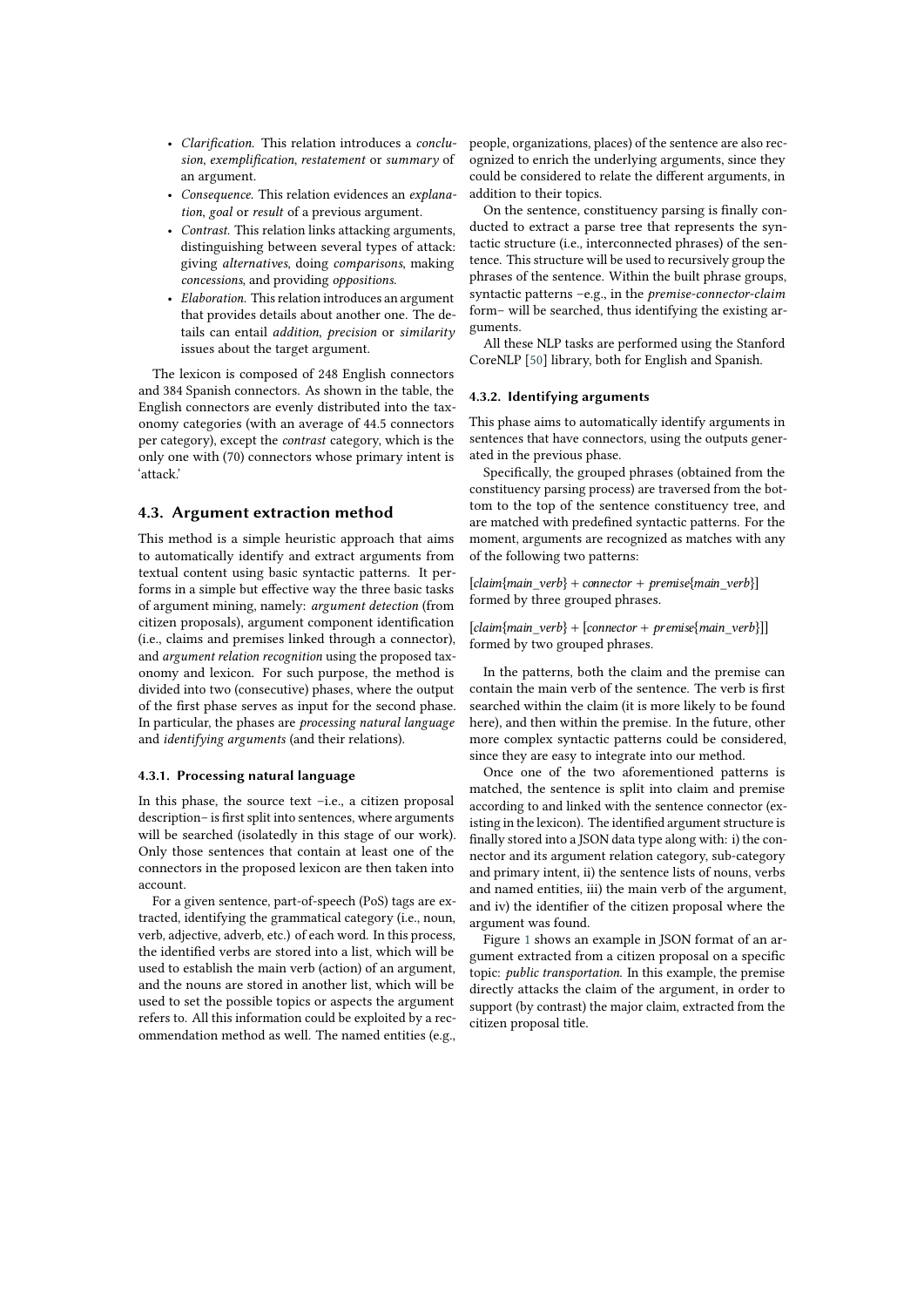#### <span id="page-5-0"></span>**Table 1**

Categories and subcategories of the proposed argument type taxonomy, and some categorized examples of English and Spanish argument connectors from the built lexicon. Words in brackets are optional.

| Category              | Subcategory             | Primary<br>intent | Num. | <b>English connectors</b><br><b>Examples</b>                                                                                        | Num.                                                                         | <b>Spanish connectors</b><br><b>Examples</b>                                                                                        |
|-----------------------|-------------------------|-------------------|------|-------------------------------------------------------------------------------------------------------------------------------------|------------------------------------------------------------------------------|-------------------------------------------------------------------------------------------------------------------------------------|
| Cause                 | Condition               | qualifier         | 34   | if [ever/so], in case of/that,<br>on the condition [that], unless                                                                   | 35                                                                           | si [alguna vez/es así], en caso de/que<br>con/bajo la condición de [que], a no ser que                                              |
|                       | Reason                  | support           | 14   | because [of], due to, since<br>given that, based on, forasmuch as                                                                   | 21                                                                           | porque, ya que, debido a [que], pues,<br>dado que, basándose en [que], puesto que                                                   |
|                       |                         |                   | 48   |                                                                                                                                     | 56                                                                           |                                                                                                                                     |
| Clarification         | Conclusion              | support           | 17   | to conclude, in/as conclusion,<br>all in all, all things considered                                                                 | 19                                                                           | para concluir, en/como conclusión,<br>en definitiva, atendiendo a/con [todo]<br>lo considerado                                      |
|                       | Exemplification support |                   | 9    | for [example/instance], as an example [of]<br>like, such as, to take/give an example [of]                                           | 14                                                                           | por ejemplo, como ejemplo [de],<br>tales como, por dar/poner un ejemplo [de]                                                        |
|                       | Restatement             | support           | 6    | in other words, that is [to say],<br>put differently, to put it another way                                                         | 34                                                                           | en otras palabras, es decir, esto es,<br>mejor dicho, dicho de otro modo                                                            |
|                       | Summary                 | support           | 14   | summarizing, summing up, to sum up,<br>in summary/short, in a few words                                                             | 12                                                                           | resumiendo, concluyendo, para acabar,<br>por resumir/concluir, en pocas palabras                                                    |
|                       |                         |                   | 46   |                                                                                                                                     | 79                                                                           |                                                                                                                                     |
| Consequence           | Explanation             | support           | 6    | actually, in [actual] fact, indeed,<br>of course, for that matter                                                                   | 8                                                                            | realmente, de hecho, en realidad,<br>por supuesto, en efecto, para el caso                                                          |
|                       | Goal                    | support           | 19   | for, to, in order to, aimed/aiming to,<br>that/which allows/entails/implies                                                         | 18                                                                           | para, por, con el fin de,<br>lo que/cual permite/conlleva/implica                                                                   |
|                       | Result                  | support           | 21   | therefore, thus, hence, then, so [that]<br>as a result [of], this/that/such reason,<br>44<br>accordingly, in/as a consequence<br>70 | por [lo] tanto, por consiguiente/ende<br>como resultado, por esta/esa razón, |                                                                                                                                     |
|                       |                         |                   | 46   |                                                                                                                                     | así que, es por ello que, de este/ese modo                                   |                                                                                                                                     |
| Contrast              | Alternative             | support/attack    | 21   | on the other hand, in another case,<br>if not, instead [of], rather than,<br>alternatively [to], otherwise, else                    | 29                                                                           | por otra parte, por otro lado, en otro caso,<br>si no, en vez/lugar de, en cambio/su defecto,<br>alternativamente [a], de otro modo |
|                       | Comparison              | support/attack    | 7    | while, whereas, compared [to/with],<br>in comparison to/with, as long as                                                            | 20                                                                           | mientras [que], comparado con,<br>en comparación a/con, a la vez de/que                                                             |
|                       | Concession              | support/attack    | 20   | although, [even] though, despite [that],<br>in spite/despite of, regardless [of]                                                    | 38                                                                           | aunque, aún/incluso [si/así], a pesar de/del,<br>a pesar de que, pese a [que], pese al                                              |
|                       | Opposition              | attack            | 22   | but, however, nonetheless, albeit,<br>nevertheless, in contrast [to/with]                                                           | 46                                                                           | pero, sin embargo, no obstante,<br>en contraste a/con, en contra [de/del]                                                           |
|                       |                         |                   | 70   |                                                                                                                                     | 133                                                                          |                                                                                                                                     |
| Elaboration Precision | <b>Addition</b>         | support           | 18   | also, besides, as well, too, moreover,<br>furthermore, additionally, in addition [to]                                               | 22                                                                           | también, además/aparte [de], [lo que] es más,<br>asímismo, encima de, adicionalmente [a]                                            |
|                       |                         | support           | 11   | in particular, particularly, especially,<br>mainly, [more] specifically/precisely                                                   | 13                                                                           | en particular, particularmente, especialmente,<br>principalmente, [más] especificamente/<br>precisamente                            |
|                       | Similarity              | support           | 9    | similarly/analogously [to], like, likewise,<br>in the same way, correspondingly                                                     | 11                                                                           | similarmente/analogamente [a], como, al<br>igual que, del mismo modo [que], de la misma<br>manera [que]                             |
|                       |                         |                   | 38   |                                                                                                                                     | 46                                                                           |                                                                                                                                     |
|                       |                         |                   | 248  |                                                                                                                                     | 384                                                                          |                                                                                                                                     |

To conclude, we present some statistics from a preliminary offline test (with a subset of lexicon connectors) on the automatic identification and extraction of arguments from the citizen proposals available in the Decide Madrid database:

- From a reduced list of 10 connectors (belonging to the CAUSE and CONTRAST categories), 1,744 proposals with possible arguments were identified out of the 21,744 proposals available.
- Arguments were automatically extracted in 1,362 of the 1,744 proposals identified, entailing a coverage of 78.0%.
- Of the 1,379 arguments extracted (some proposals had more than one argument), 1,034 were identified with connectors from the CAUSE category and 345 from the CONTRAST category.
- An accuracy of 78.8% was achieved in a manual evaluation of 47 arguments about public transportation.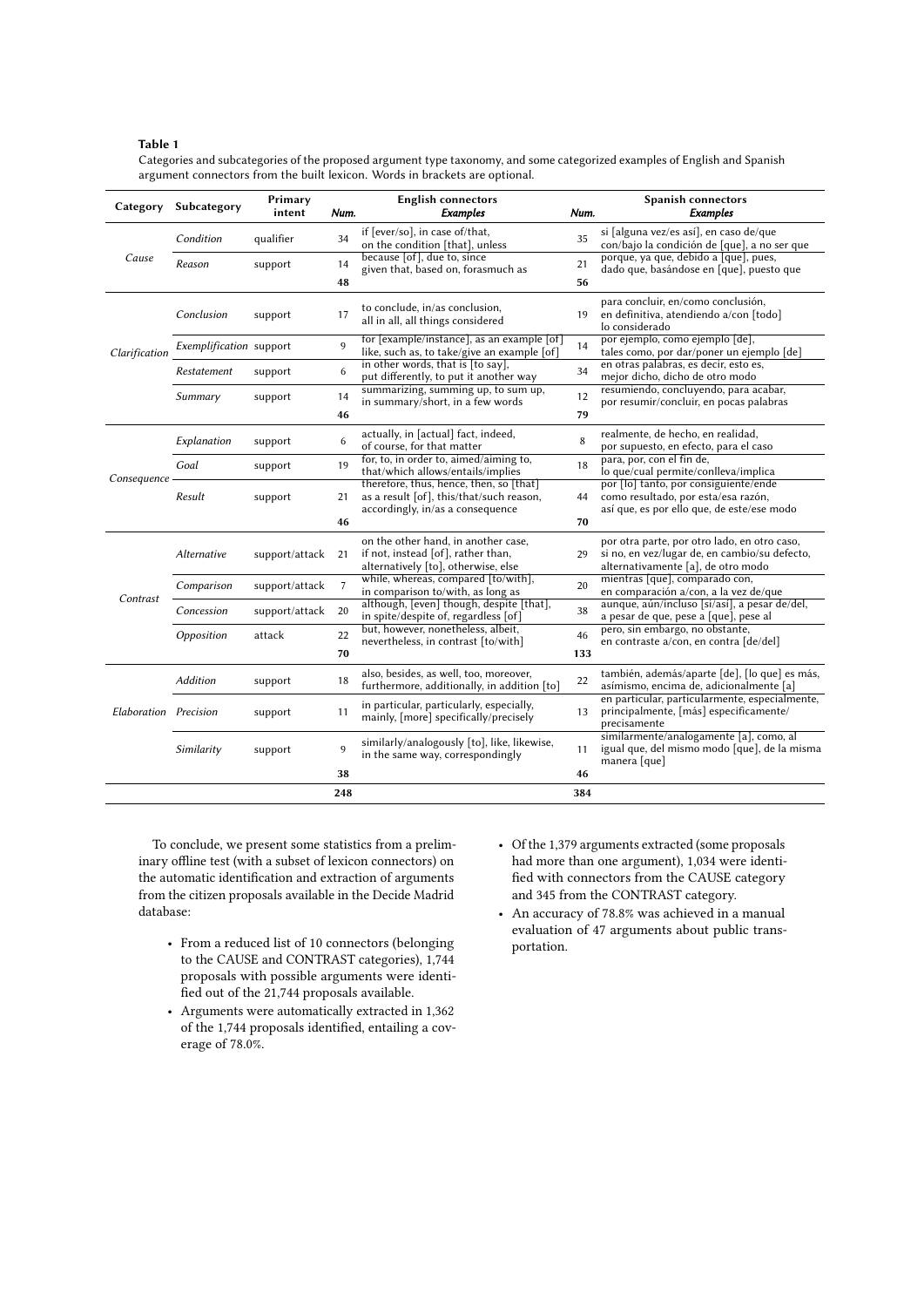<span id="page-6-0"></span>**Figure 1:** Example in JSON format of an argument extracted from a citizen proposal about public transportation.

```
" 5717 - 1" \cdot {
    "proposalID": 5717,
    " sentence": "The use of public transport in the city is almost forced but in EMT pets are not allowed",
    "mainVerb": "is forced",
    " connector": {
        " value": "but", "intent": "attack",
        " category": "CONTRAST", "subCategory": "OPPOSITION"
    } ,
    "premise": {
        " entities": "[EMT]",
        " text": "in EMT pets are not allowed".
        " nouns": "[jets]"} ,
    "claim": {
        " entities": "\lceil]",
        " text": "The use of public transport in the city is almost forced",
         " nouns": "[use, transport, city]"
    } ,
    "majorClaim": {
         " entities": "[]",
         " text": "Allowing pets on public transport".
         " nouns": " [pets, transport]"
    } ,
    " pattern": "P1 -> CLAIM + CONNECTOR + PREMISE"
}
```
# **5. Argument-based recommendations**

Once the arguments are automatically identified and extracted from a set of citizen proposals, they can be exploited as complex inputs of an argument-based recommendation method. As a proof of concept, given a particular topic –e.g., *public transportation*–, we consider a recommender that, via content-based filtering, first retrieves and filters proposals about the topic, and then considers the arguments given in such proposals to rerank and present recommended proposals (and arguments).

More specifically, from the selected proposals and their associated arguments, the recommender identifies the discussed aspects of the topic of interest (e.g., price, location, quantity) for which there are arguments in favor or against. With these aspects, the recommender builds a graph that relates proposals, topics, aspects and arguments, and exploits such graph to find relevant (i.e., highly connected) proposals which are recommended to the user.

These proposals are presented along with their respective arguments in the form, *claim-connector-premise* for each aspect. Figure [2](#page-7-0) shows a subset of recommended proposals about public transport in the context of the Decide Madrid e-participation platform. The output of the argument-based recommender is an XML file which is composed of two blocks: the recommended proposals

for the target topic, and the arguments that support or attack these proposals grouped by topics and aspects.

A contribution of our work is the proposal of this new recommendation paradigm, which is based on the mining of arguments, that is, instead of just recommending proposals that satisfy a user's information needs (*user*  $\rightarrow$  $to \text{pics} \rightarrow \text{pro } \text{pos} \text{als}$ , we propose to recommend proposals that have arguments concerning the user's topics of interest (*user*  $\rightarrow$  *topics*/*aspects*  $\rightarrow$  *arguments*  $\rightarrow$  *proposals*), in order to not only filter relevant information for the user, but also to assist her on decision making tasks. Moreover, the proposed approach allows creating in a direct and precise way explanations of the generated argument-based recommendations. The following are possible explanation templates:

- "[These] citizen proposals about [this] topic are recommended because they have the following supporting (attacking) arguments..."
- "Regarding [these] aspects on [this] topic of interest, the following proposals are recommended since they have more arguments in favor"

We believe that these types of recommendations and explanations not only may help improving the effectiveness of the system, but also may increase its transparency and foster the user's trust.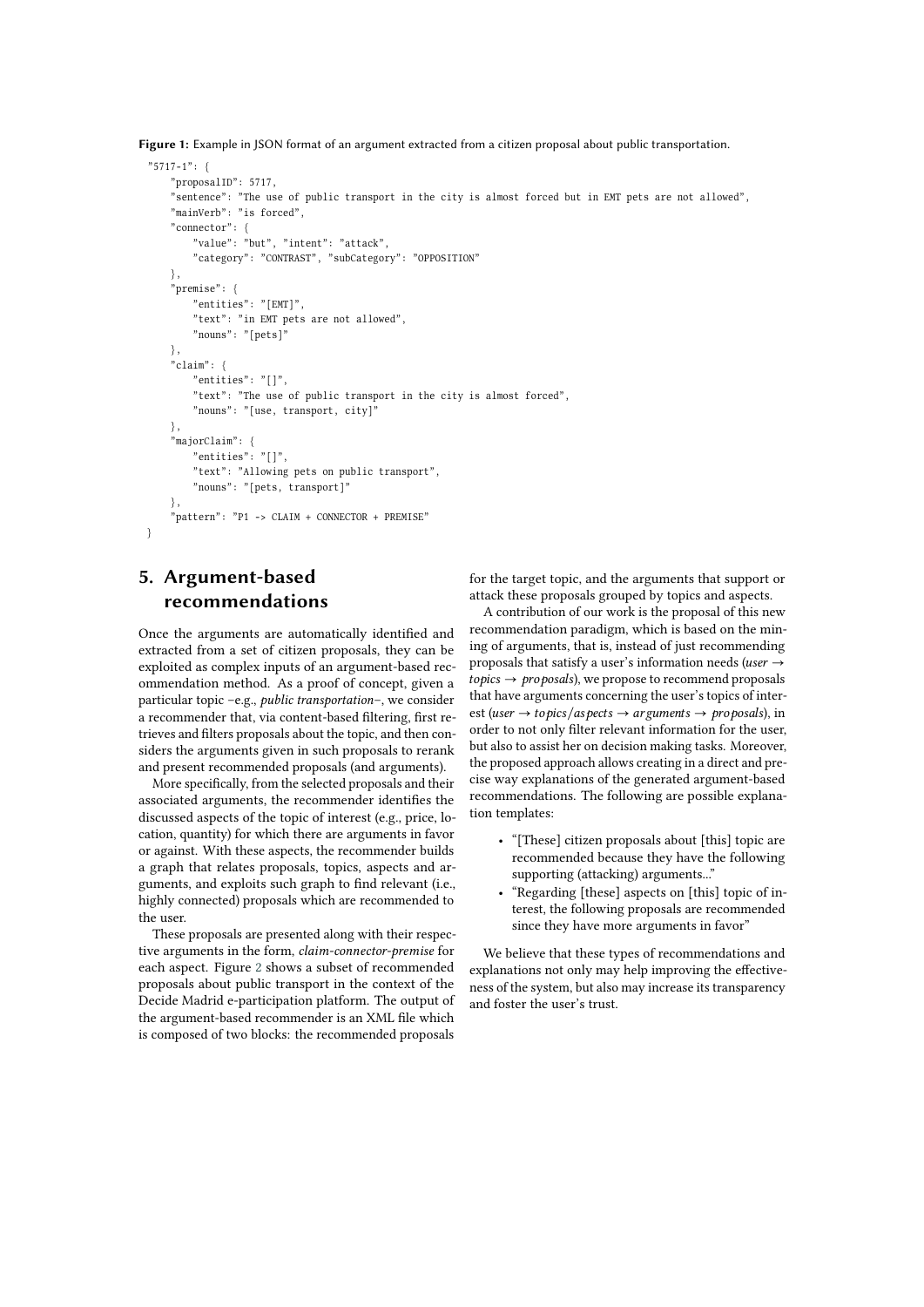<span id="page-7-0"></span>**Figure 2:** Example in XML format of recommendations of citizen proposals and arguments about public transportation.

```
<?xml version="1.0" encoding="UTF-8" standalone="no"?>
crecommendations<proposals quantity="5">
        <proposal id="20307" topics="buses" categories="mobility" date="2017-12-10" districts="Tetuán">
             Urban buses connecting San Chinarro and Las Tablas with Cuatro Caminos</proposal>
        <proposal id="1432" topics="environment" categories="mobility" date="2015-09-18" districts="city">
             Public transportation in Madrid Río</proposal>
        <proposal id="5717" topics="pets" categories="mobility" date="2015-11-18" districts="city">
             Allowing pets on public transport</proposal>
         <proposal id="4671" topics="public transport" categories="mobility" date="2015-11-05" districts="city">
             Public transport price</proposal>
        <proposal id="2769" topics="transport pass" categories="mobility" date="2015-10-07" districts="city">
             The Transport Pass should expire in one month</proposal>
    \epsilon/nronosals>
    <topics quantity="1">
        <topic value="transport" aspects="subway, use, price, transports" quantity="4">
             \langle <aspect value="subway" quantity="2">
                 \langle \text{argument} \text{ id} = "20307-1" \rangle<claim>The PAU of Norte Sanchinarro Las Tablas are poorly served by public transport</claim>
                      <connector category="cause" subcategory="reason" intent="support">due to</connector>
                      <premise>the ineffectiveness of light subway</premise>
                 \langle argument>
                 \langle argument id="1432-1">
                      <claim>The Madrid Rio park was created promising that public transport would reach there</claim>
                      <connector category="contrast" subcategory="opposition" intent="attack">but</connector>
                      \epsilon premise>it is false, the Legazpi subway is far away and buses are non-existent\epsilon/premise>
                 \langle argument >
             \epsilon/asnect>
             <aspect value="use" quantity="1">
                 \langle argument id="5717-1">
                      <claim>The use of public transport in the city is almost forced</claim>
                      < c o n n e c t o r c a t e g o r y = " c o n t r a s t " s u b c a t e g o r y = " o p p o s i t i o n " i n t e n t = " a t t a c k " >b u t < / c o n n e c t o r >
                      <premise>in EMT pets are not allowed</premise>
                 \langle argument>
             \langle/aspect>
             \frac{1}{2} <aspect value="price" quantity="1">
                 \langle \text{argument} \text{ id} = "4671-1" \rangle<claim>Lower the price of transportation</claim>
                      <connector category="cause" subcategory="reason" intent="support">because</connector>
                      <premise>it is very expensive</premise>
                 </argument>
             \langle/aspect>
             <aspect value="transport" quantity="1">
                 \langle argument id="2769-1">
                      <claim>The Madrid Transport Pass expires in 30 days</claim>
                      \alpha connector category="contrast" subcategory="opposition" intent="attack">but \alpha / connector>
                      <premise>not all months have 30 days, there are several months that have 31 days</premise>
                 \epsilon/argument>
             </aspect>
        \langle / topic>
    </topics>
\epsilon/recommendations>
```
# **6. Conclusions and future work**

The ongoing work presented in this paper has resulted in a novel taxonomy of argumentative relations that goes beyond the commonly adopted *support-attack* schema, and a rich lexicon of argument connectors for both English and Spanish. The use of these resources has been preliminary exemplified through the automatic extrac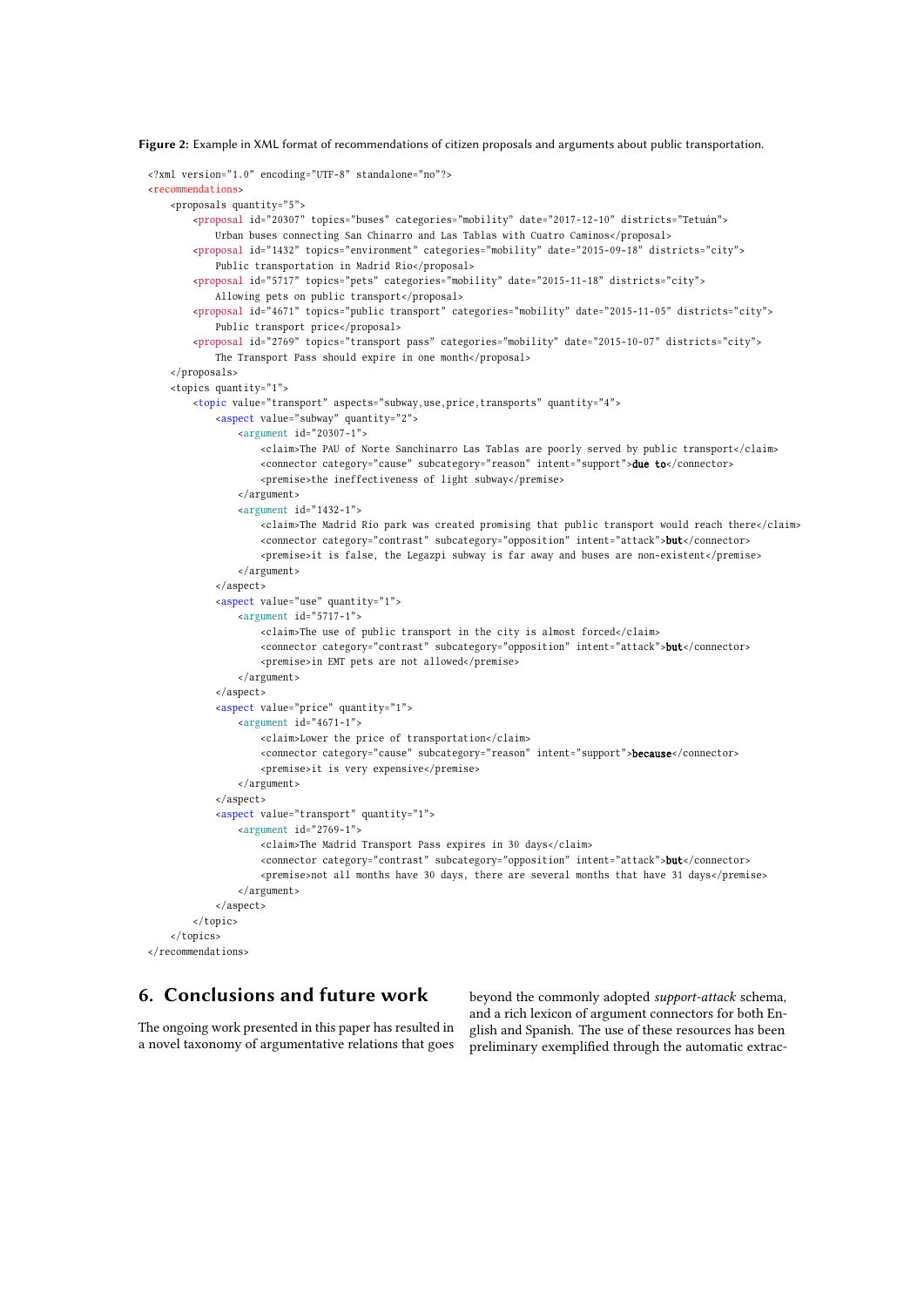tion of arguments from text contents, and the generation of argument-based recommendations in a real eparticipation case study, where graphs of interconnected topics, premises and claims underlay citizen proposals and debates.

We believe that this new paradigm of argument-based recommendation, which provides transparency in the form of intuitive, justified explanations, can not only be applicable to other e-government contexts –such as parliamentary debate [\[51\]](#page-10-12) and political discussion in social networks [\[52\]](#page-10-13)–, but also to other domains rich in argumentative information, such as law, education, and e-commerce.

There are, however, many research lines that should be addressed before. First, we have to conduct more sophisticated text processing, e.g., by correcting misspellings, dealing with lexical and syntactic variations, and better identifying named entities. We then have to extend our extraction method with additional syntactic argument patterns, and other argument features different to linguistic connectors, as done by other methods in the argument mining field [\[14,](#page-8-3) [13\]](#page-8-2). We also have to formally define recommendation methods that exploit argument structures in both the filtering and explanation phases. These methods could be empirically compared with existing argument-based recommenders, e.g., based on DeLP frameworks [\[27,](#page-9-11) [28\]](#page-9-12), since they could be built on knowledge bases generated with argument extraction methods. In this context, we should explore and evaluate recommendation explanations in a more natural language form [\[36\]](#page-9-20). For such purpose, we expect that user studies will be needed. In these studies, we may also consider evaluating potential benefits of argument-based recommendations, such as transparency, fairness, and accountability [\[53\]](#page-10-14). These issues are of special interest in e-participation contexts such as the one addressed in this work, where, among others, controversy topics and minority groups are of high relevance [\[54\]](#page-10-15).

# **Acknowledgments**

This work was supported by the Spanish Ministry of Science and Innovation (PID2019-108965GB-I00).

## **References**

- [1] D. Billsus, M. J. Pazzani, A personal news agent that talks, learns and explains, in: Proceedings of the 3rd Annual Conference on Autonomous Agents, ACM, 1999, pp. 268–275.
- [2] A. I. Schein, A. Popescul, L. H. Ungar, D. M. Pennock, Methods and metrics for cold-start recommendations, in: Proceedings of the 25th Annual International ACM SIGIR Conference on Research

and Development in Information Retrieval, ACM, 2002, pp. 253–260.

- [3] P. Lops, M. De Gemmis, G. Semeraro, Contentbased recommender systems: State of the art and trends, Recommender Systems Handbook (1st edition) (2011) 73–105.
- [4] H. Alharthi, D. Inkpen, S. Szpakowicz, A survey of book recommender systems, Journal of Intelligent Information Systems 51 (2018) 139–160.
- [5] J. Beel, B. Gipp, S. Langer, C. Breitinger, Paper recommender systems: A literature survey, International Journal on Digital Libraries 17 (2016) 305–338.
- [6] M. Karimi, D. Jannach, M. Jugovac, News recommender systems – survey and roads ahead, Information Processing & Management 54 (2018) 1203–1227.
- [7] L. Chen, G. Chen, F. Wang, Recommender systems based on user reviews: The state of the art, User Modeling and User-Adapted Interaction 25 (2015) 99–154.
- [8] K. Bauman, B. Liu, A. Tuzhilin, Aspect based recommendations: Recommending items with the most valuable aspects based on user reviews, in: Proceedings of the 23rd ACM SIGKDD International Conference on Knowledge Discovery and Data Mining, ACM, 2017, pp. 717–725.
- [9] M. Hernández-Rubio, I. Cantador, A. Bellogín, A comparative analysis of recommender systems based on item aspect opinions extracted from user reviews, User Modeling and User-Adapted Interaction 29 (2019) 381–441.
- [10] J. Sirrianni, X. Liu, M. M. Rahman, D. Adams, An opinion diversity enhanced social connection recommendation re-ranking method based on opinion distance in cyber argumentation with social networking, in: Proceedings of the 2019 IEEE International Conference on Cognitive Computing, IEEE, 2019, pp. 106–113.
- <span id="page-8-1"></span>[11] M. Passon, M. Lippi, G. Serra, C. Tasso, Predicting the usefulness of Amazon reviews using off-theshelf argumentation mining, in: Proceedings of the 5th Workshop on Argument Mining, ACL, 2018, pp. 35–39.
- [12] A. Rago, O. Cocarascu, F. Toni, Argumentationbased recommendations: Fantastic explanations and how to find them, in: Proceedings of the 27th International Joint Conference on Artificial Intelligence, IJCAI, 2018, pp. 1949–1955.
- <span id="page-8-2"></span>[13] J. Lawrence, C. Reed, Argument mining: A survey, Computational Linguistics 45 (2020) 765–818.
- <span id="page-8-3"></span>[14] M. Janier, P. Saint-Dizier, Argument mining: Linguistic foundations, John Wiley & Sons, 2019.
- <span id="page-8-0"></span>[15] L. Quijano-Sánchez, I. Cantador, M. E. Cortés-Cediel, O. Gil, Recommender systems for smart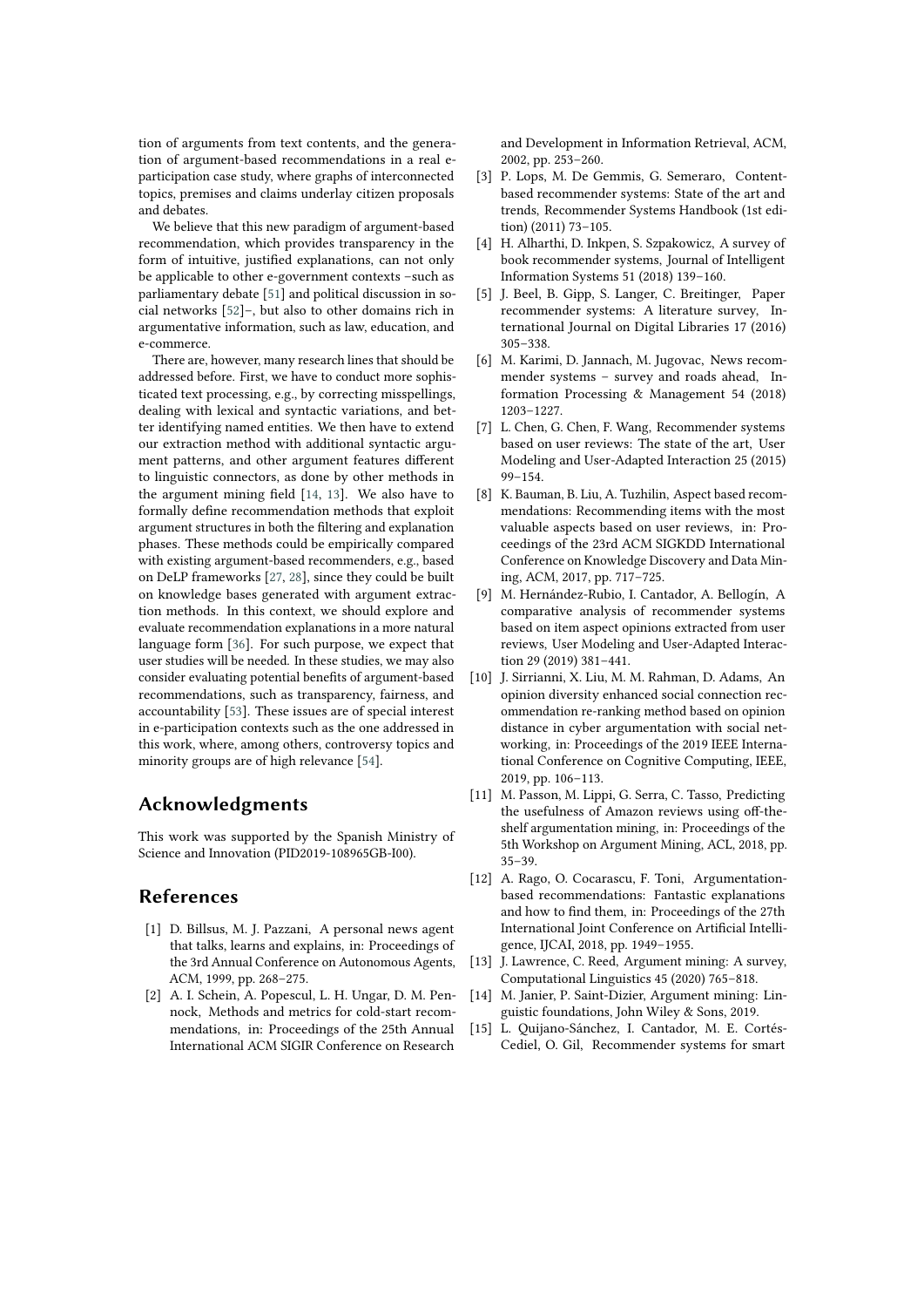cities, Information Systems 92 (2020) 101545.

- <span id="page-9-0"></span>[16] M. Eirinaki, S. Dhar, S. Mathur, A. Kaley, A. Patel, A. Joshi, D. Shah, A building permit system for smart cities: A cloud-based framework, Computers, Environment and Urban Systems 70 (2018) 175–188.
- <span id="page-9-1"></span>[17] M. Janssen, R. Wagenaar, J. Beerens, Towards a flexible ICT-architecture for multi-channel egovernment service provisioning, in: Proceedings of the 36th Annual Hawaii International Conference on System Sciences, IEEE, 2003, pp. 10–pp.
- <span id="page-9-2"></span>[18] J. D. Martín-Guerrero, A. Palomares, E. Balaguer-Ballester, E. Soria-Olivas, J. Gómez-Sanchis, A. Soriano-Asensi, Studying the feasibility of a recommender in a citizen web portal based on user modeling and clustering algorithms, Expert Systems with Applications 30 (2006) 299–312.
- <span id="page-9-3"></span>[19] C. Baldassarre, M. Cremaschi, M. Palmonari, Bridging the gap between citizens and local administrations with knowledge-based service bundle recommendations, in: Proc. of the 24th International Workshop on Database and Expert Systems Applications, IEEE, 2013, pp. 157–161.
- <span id="page-9-4"></span>[20] R. Ayachi, I. Boukhris, S. Mellouli, N. B. Amor, Z. Elouedi, Proactive and reactive e-government services recommendation, Universal Access in the Information Society 15 (2016) 681–697.
- <span id="page-9-5"></span>[21] L. Á. Sabucedo, R. S. Barreiros, J. M. S. Gago, M. F. Iglesias, A hybrid semantic driven recommender for services in the egovernment domain, in: Proceedings of the 2nd International Conference on Digital Information and Communication Technology and its Applications, IEEE, 2012, pp. 409–414.
- <span id="page-9-6"></span>[22] L. Terán, A. Meier, A fuzzy recommender system for eElections, in: Proceedings of the 1st International Conference on Electronic Government and the Information Systems Perspective, Springer, 2010, pp. 62–76.
- <span id="page-9-7"></span>[23] K. Dyczkowski, A. Stachowiak, A recommender system with uncertainty on the example of political elections, in: Proceedings of the 14th International Conference on Information Processing and Management of Uncertainty in Knowledge-Based Systems, Springer, 2012, pp. 441–449.
- <span id="page-9-8"></span>[24] M. E. Cortés-Cediel, I. Cantador, O. Gil, Recommender systems for e-governance in smart cities: State of the art and research opportunities, in: Proceedings of the 1st International Workshop on Recommender Systems for Citizens, 2017, pp. 1–6.
- <span id="page-9-9"></span>[25] I. Cantador, A. Bellogín, M. E. Cortés-Cediel, O. Gil, Personalized recommendations in e-participation: Offline experiments for the 'Decide Madrid' platform, in: Proceedings of the International Workshop on Recommender Systems for Citizens, 2017, pp. 1–6.
- <span id="page-9-10"></span>[26] I. Cantador, M. E. Cortés-Cediel, M. Fernández,

H. Alani, What's going on in my city? Recommender systems and electronic participatory budgeting, in: Proceedings of the 12th ACM Conference on Recommender Systems, 2018, pp. 219–223.

- <span id="page-9-11"></span>[27] A. J. García, G. R. Simari, Defeasible logic programming: An argumentative approach, Theory and Practice of Logic Programming 4 (2004) 95–138.
- <span id="page-9-12"></span>[28] C. I. Chesñevar, A. G. Maguitman, ArgueNet: An argument-based recommender system for solving web search queries, in: Proceedings of the 2nd International IEEE Conference on Intelligent Systems, volume 1, IEEE, 2004, pp. 282–287.
- <span id="page-9-13"></span>[29] C. I. Chesñevar, A. G. Maguitman, M. P. González, Empowering recommendation technologies through argumentation, in: Argumentation in Artificial Intelligence, Springer, 2009, pp. 403–422.
- <span id="page-9-14"></span>[30] C. E. Briguez, M. Capobianco, A. G. Maguitman, A theoretical framework for trust-based news recommender systems and its implementation using defeasible argumentation, International Journal on Artificial Intelligence Tools 22 (2013) 1350021.
- <span id="page-9-15"></span>[31] C. I. Chesñevar, A. G. Maguitman, G. R. Simari, Recommender system technologies based on argumentation, in: Proceedings of the 2007 Conference on Emerging Artificial Intelligence Applications in Computer Engineering, IOS Press, 2007, pp. 50–73.
- <span id="page-9-16"></span>[32] C. E. Briguez, M. C. D. Budán, C. A. D. Deagustini, A. G. Maguitman, M. Capobianco, G. R. Simari, Argument-based mixed recommenders and their application to movie suggestion, Expert Systems with Applications 41 (2014) 6467–6482.
- <span id="page-9-17"></span>[33] F. Yetim, A framework for organizing justifications for strategic use in adaptive interaction contexts, in: Proceedings of the 16th European Conference on Information Systems, AIS Electronic Library, 2008, pp. 815–825.
- <span id="page-9-18"></span>[34] T. Donkers, B. Loepp, J. Ziegler, Explaining recommendations by means of user reviews, in: Joint Proceedings of the ACM IUI 2018 Workshops, ACM, 2018.
- <span id="page-9-19"></span>[35] S. Naveed, T. Donkers, J. Ziegler, Argumentationbased explanations in recommender systems: Conceptual framework and empirical results, in: Adjunct Publication of the 26th Conference on User Modeling, Adaptation and Personalization, ACM, 2018, pp. 293–298.
- <span id="page-9-20"></span>[36] C. Musto, F. Narducci, P. Lops, M. de Gemmis, G. Semeraro, Linked open data-based explanations for transparent recommender systems, International Journal of Human-Computer Studies 121 (2019) 93–107.
- <span id="page-9-21"></span>[37] R. Mochales Palau, M.-F. Moens, Argumentation mining, Artificial Intelligence and Law 19 (2011)  $1 - 22$ .
- <span id="page-9-22"></span>[38] B. Hachey, C. Grover, Automatic legal text summari-